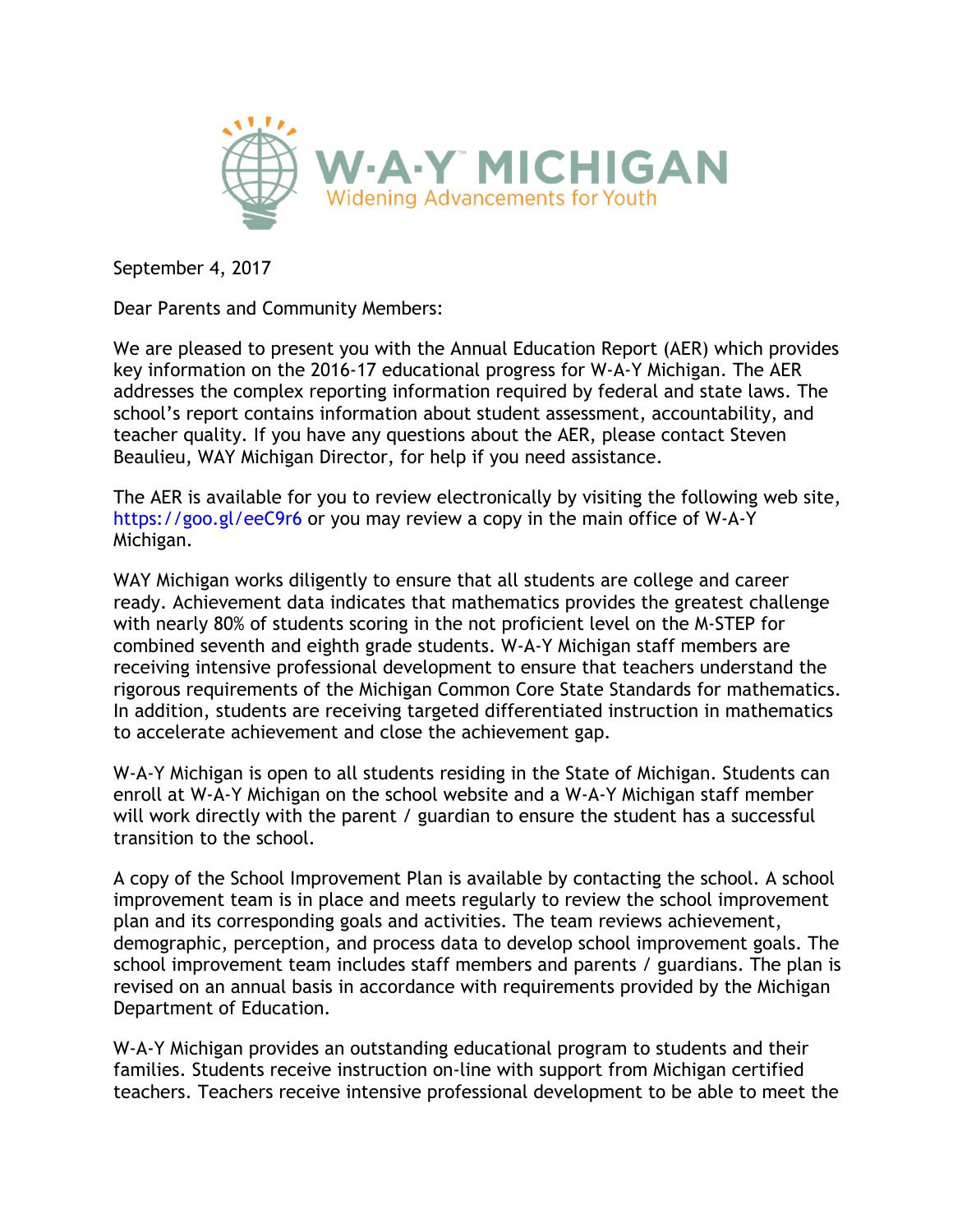needs of each student so their educational program is customized to their specific need.

The W-A-Y Michigan curriculum is based on the Michigan Common Core State Standards for English Language Arts and mathematics. The science curriculum and social studies curriculum is based on the Michigan curriculum standards for science and social studies. Parents and guardians may access copies of the core curriculum by contacting the WAY Michigan main office.

W-A-Y Michigan opened in 2014. The 2016 season saw a change to the state testing, switching from the ACT to the SAT. WAY Michigan had no middle school students take the MSTEP in 2015. See below for a comparison for the last three seasons.

W-A-Y Michigan staff initiates conferences with 100% of our student population. All 121 students were represented during parent – teacher conferences via telephone conference call, student/parent induction phone calls, progress report phone calls, phone calls with our team leader, and home visits. Because we are a virtual academy, our staff is available 24/7 to for parent concerns and phone conference calls. Additional on-going conferences and home visits are an integral part of the "W-A-Y Michigan approach." We believe that involving parents in their student's education will support improved student learning. Our school clearly works best when parents take an active interest in their children's education and form partnership with our school to encourage their students to do well.

W-A-Y Michigan students did not participate in dual enrollment or have Advanced Placement / International Baccalaureate courses.

WAY Michigan is committed to providing an outstanding educational program to all students. Staff members strive to ensure that our students are prepared for college, career, and life. We will continue to work as partners to ensure the success of each WAY Michigan student.

We thank you all, and we pledge to continue to work together to provide a premier education for the community's children in the future.

Sincerely,

Steven Beaulieu

W-A-Y Michigan, Director

2015 – 2017 MSTEP Comparison